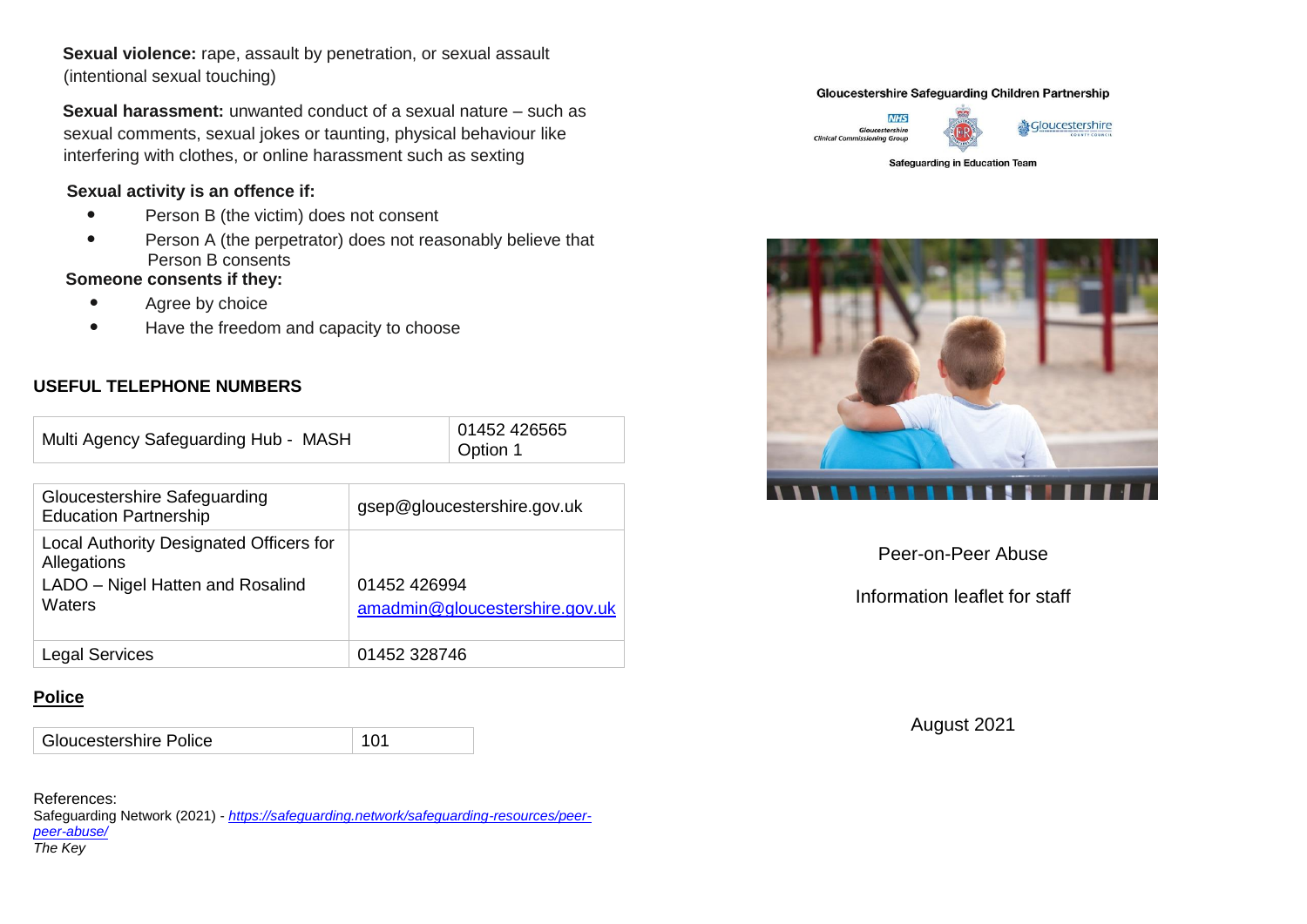# **PEER-ON-PEER ABUSE**

Peer-on-peer abuse can take various forms and include serious bullying, relationship abuse, domestic violence, child sexual exploitation, harmful sexual behaviour, and/or gender based violence.

This form of abuse occurs when there is any kind of physical, sexual, emotional or financial abuse or coercive control exercised between young people. It includes bullying, cyberbullying, sexual violence, harassment and sexting.

It should be recognised that the behaviour in question is harmful to both the perpetrator (who is the young person) and the victim. Behaviour may be intimate or non-intimate.

**DEFINITION:** Young people can abuse other young people. This is generally referred to as peer-on-peer abuse and can take many forms. This can include (but is not limited to) bullying (including cyberbullying, prejudicebased and discriminatory bullying); sexual violence and sexual harassment; physical abuse such as hitting, kicking, shaking, biting, hair pulling, or otherwise causing physical harm; abuse in intimate personal relationships between peers; causing someone to engage in sexual activity without consent; consensual and non-consensual sharing of nudes and semi nudes images and or videos; upskirting and initiating/hazard type violence and rituals [Keeping Children Safe in Education, 2021](https://assets.publishing.service.gov.uk/government/uploads/system/uploads/attachment_data/file/999348/Keeping_children_safe_in_education_2021.pdf)

# **SPOTTING THE SIGNS AND SYMPTOMS:**

- absence from setting or disengagement from setting activities
- physical injuries
- mental or emotional health issues
- becoming withdrawn lack of self esteem
- lack of sleep
- alcohol or substance misuse
- changes in behaviour
- inappropriate behaviour for age
- abusive towards others

# **VULNERABLE GROUPS:**

• abuse can happen to anyone at any age. Both boys and girls can be victims;

- black and minority ethnic young people often under identified as victims and over-identified as perpetrators;
- young people with intra-familial abuse in their histories or those living with domestic abuse are more likely to be vulnerable;
- young people in care and those who have experienced loss of a parent, sibling or friend through bereavement;
- young people with SEND are three times more likely to be abused than their peers;
- voung people who have been abused or have abused their peers.

Abusers can be younger than their victims.

It is important to remember that as with all safeguarding issues, peer-on-peer abuse can impact on young people without these characteristics. The issue facing professionals is that these characteristics will often make the young person more visible, whilst those without any of the characteristics above may be less likely to come into contact with professionals.

For example, when a young person goes missing from care (even for a small amount of time) the professional network will know about it, whilst if a young person regularly returns home later than their curfew their parents may not necessarily tell anyone.

It is therefore important to look at interlinking factors and not isolated incidents.

# **CONTEXTUAL SAFEGUARDING AND POWER DYNAMICS**

It is important to recognise that young people are vulnerable to abuse in a range of social contexts as they form different relationships in their neighbourhoods, educational setting and online and these can feature violence and abuse which is often hidden to adults. Peer influence and pressure is a major factor in decisions made by young people to join groups. Keeping Children Safe in Education highlights the importance of awareness of factors across an educational setting's local community so they understand where young people are living, who they come into contact with and the dynamics at play.